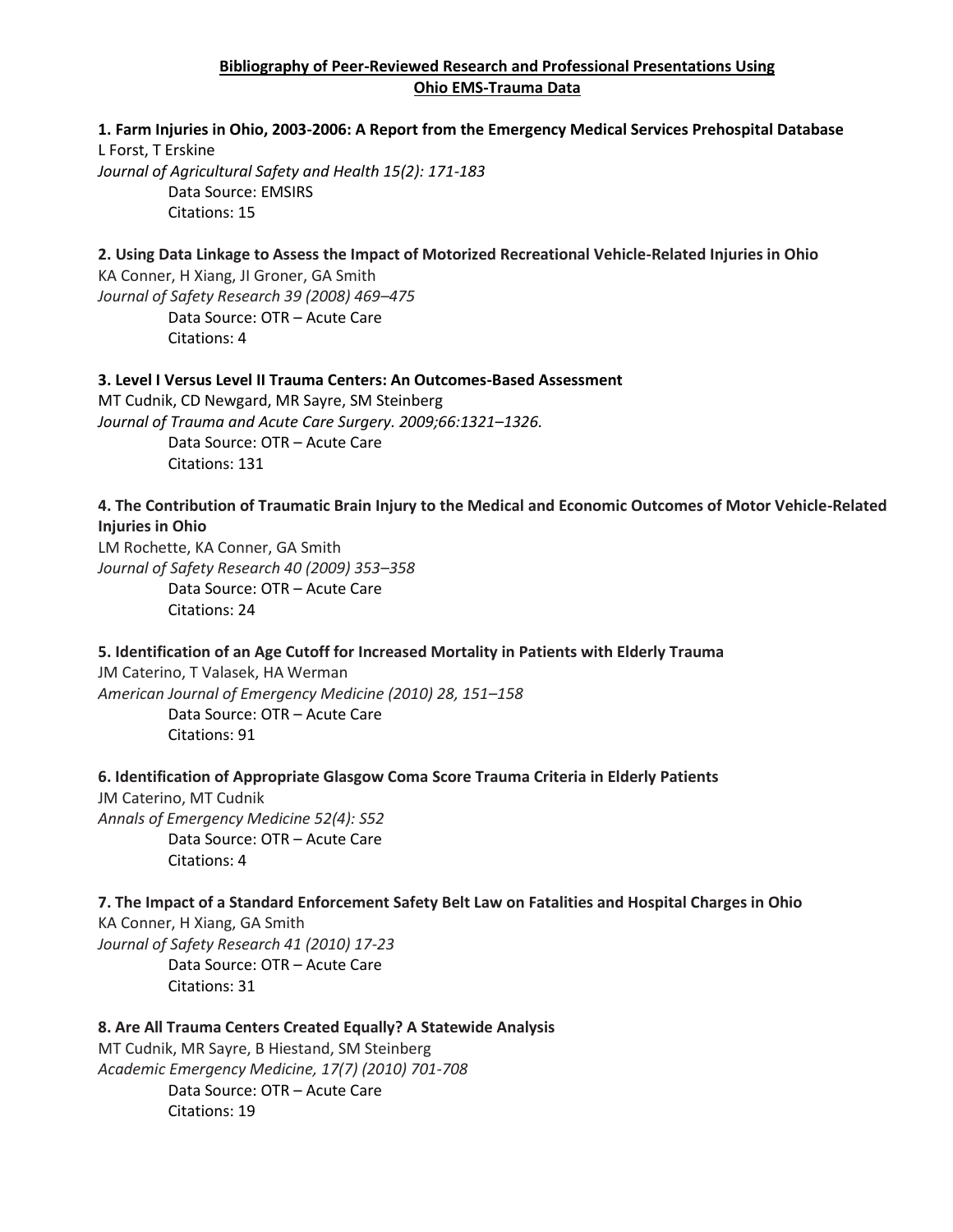# **9. Development of Statewide Geriatric Patients Trauma Triage Criteria**

HA Werman, T Erskine, J Caterino, JF Riebe, T Valasek, Members of the Trauma Committee of the State of Ohio EMS Board *Prehospital and Disaster Medicine, 2011;26(3):1–10.* Data Source: OTR – Acute Care Citations: 44

#### **10. Modification of Glasgow Coma Scale Criteria for Injured Elders**

JM Caterino, A Raubenolt, MT Cudnik *Academic Emergency Medicine 2011; 18:1014–1021* Data Source: OTR – Acute Care Citations: 40

#### **11. Substance Use and Type and Severity of Injury, Ohio, 2004-2007**

E Socie, RE Duffy, T Erskine *Journal of Studies on Alcohol and Drugs, 73, 260-267, 2012* Data Source: OTR – Acute Care Citations: 14

# **12. The prehospital simplified motor score is as accurate as the prehospital Glasgow coma scale: analysis of a statewide trauma registry.**

JM Caterino, A Raubenolt *Emergency Medicine Journal, 2012 Jun;29(6):492-6* Data Source: OTR – Acute Care Citations: 19

#### **13. Toward establishing an upper age limit for defining optimal pediatric trauma care.**

T Tester, J Schwartzbaum, E Hade, M Pennell, W Pomerantz Presentation. 2012 Pediatric Academic Societies, April 2012 Data Source: OTR – Acute Care Citations: 0

#### **14. Increased morbidity and mortality of traumatic brain injury in victims of nonaccidental trauma.**

KJ Deans, PC Minneci, W Lowell, JI Groner *Journal of Trauma and Acute Care Surgery; 2013 Jul;75(1):157-60.* Data Source: OTR – Acute Care Citations: 33

#### **15. Mortality increases with recurrent episodes of nonaccidental trauma in children.**

KJ Deans, J Thackeray, JR Askegard-Giesmann, E Earley, JI Groner, PC Minneci *Journal of Trauma and Acute Care Surgery, 2013 Jul;75(1):161-5.*

Data Source: OTR – Acute Care Citations: 38

# **16. Evaluation for Ohio's geriatric specific trauma triage criteria: Assessing implementation and improvement in outcomes for Ohio's elders.**

B Ichwan, S Darbha, C Boulger, J Caterino *Annals of Emergency Medicine, 2013 Oct;62(4s): S115(322)* Data Source: EMSIRS, OTR – Acute Care Citations: 0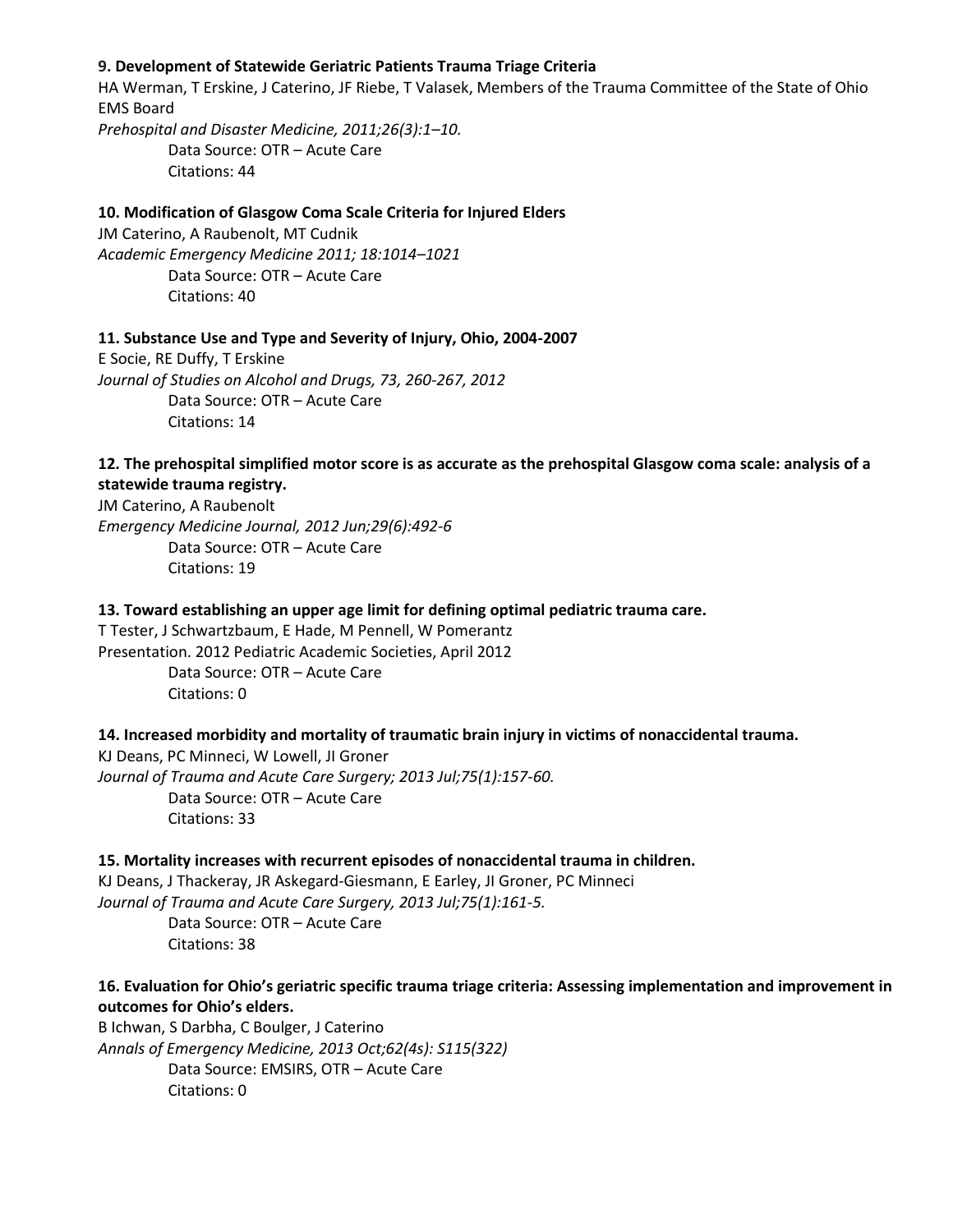**17. Geriatric-specific triage criteria are more sensitive than standard adult criteria in identifying need for trauma center care in injured older adults.**

B Ichwan, S Darbha, MN Shah, L Thompson, DC Evans, CT Boulger, JM Caterino *Annals of Emergency Medicine, 2014 Jun 5 pii:S0196* Data Source: EMSIRS, OTR – Acute Care

Citations: 46

# **18. Teen trauma without the drama: Outcomes of adolescents treated at Ohio adult versus pediatric trauma centers.**

AE Walther, TA Pritts, RA Falcone, DJ Hanseman, BRH Robinson *Journal of Trauma and Acute Care Surgery, 2014 Jul;77(1):109-16* Data Source: OTR – Acute Care Citations: 19

# **19. Intentional injuries in young Ohio children: Is there urban/rural variation?**

BL Anderson, WJ Pomerantz, MA Gittleman *Journal of Trauma and Acute Care Surgery, 2014 Sep;77(3 Suppl 1):S36-40* Data Source: OTR – Acute Care Citations: 4

#### **20. Factors associated with patients transferred from undesignated trauma centers to trauma centers.**

S Tarmina, A Ertl, J Groner, L Cassidy *Journal of Trauma and Acute Care Surgery, 2015 Sep;79(3):378-385* Data Source: EMSIRS, OTR – Acute Care Citations: 9

#### **21. Factors affecting on-field triage decisions and resource utilization.**

P Parikh, P Parikh Presentation. 2016 Academic Surgical Congress, February 2016 Data Source: EMSIRS, OTR – Acute Care Citations: 0

# **22. Performance of a regional trauma network: A state-wide analysis.**

J He, L Kreiner, N Sajankila, D Allen, J Claridge *Journal of Trauma and Acute Care Surgery, 2016;81: 190–195* Data Source: OTR – Acute Care Citations: 6

# **23. Effect of Geriatric-Specific Trauma Triage Criteria on Outcomes in Injured Older Adults: A Statewide Retrospective Cohort Study.**

JM Caterino, NV Brown, MW Hamilton, B Ichwan, S Khaliqdina, DC Evans, S Darbha, AR Panchal, MN Shah *Journal of the American Geriatrics Society, 2016 Oct;64(10):1944-1951*

Data Source: OTR – Acute Care Citations: 13

# **24. Pediatric trauma under-triage in Ohio.**

JP Gurria, L Haas, MM Hossain, MAN Bhuiyan, M Troutt, S Moody, RA Falcone *Journal of Trauma and Acute Care Surgery, doi: 10.1097/TA.0000000000001439* Data Source: OTR – Acute Care Citations: 0